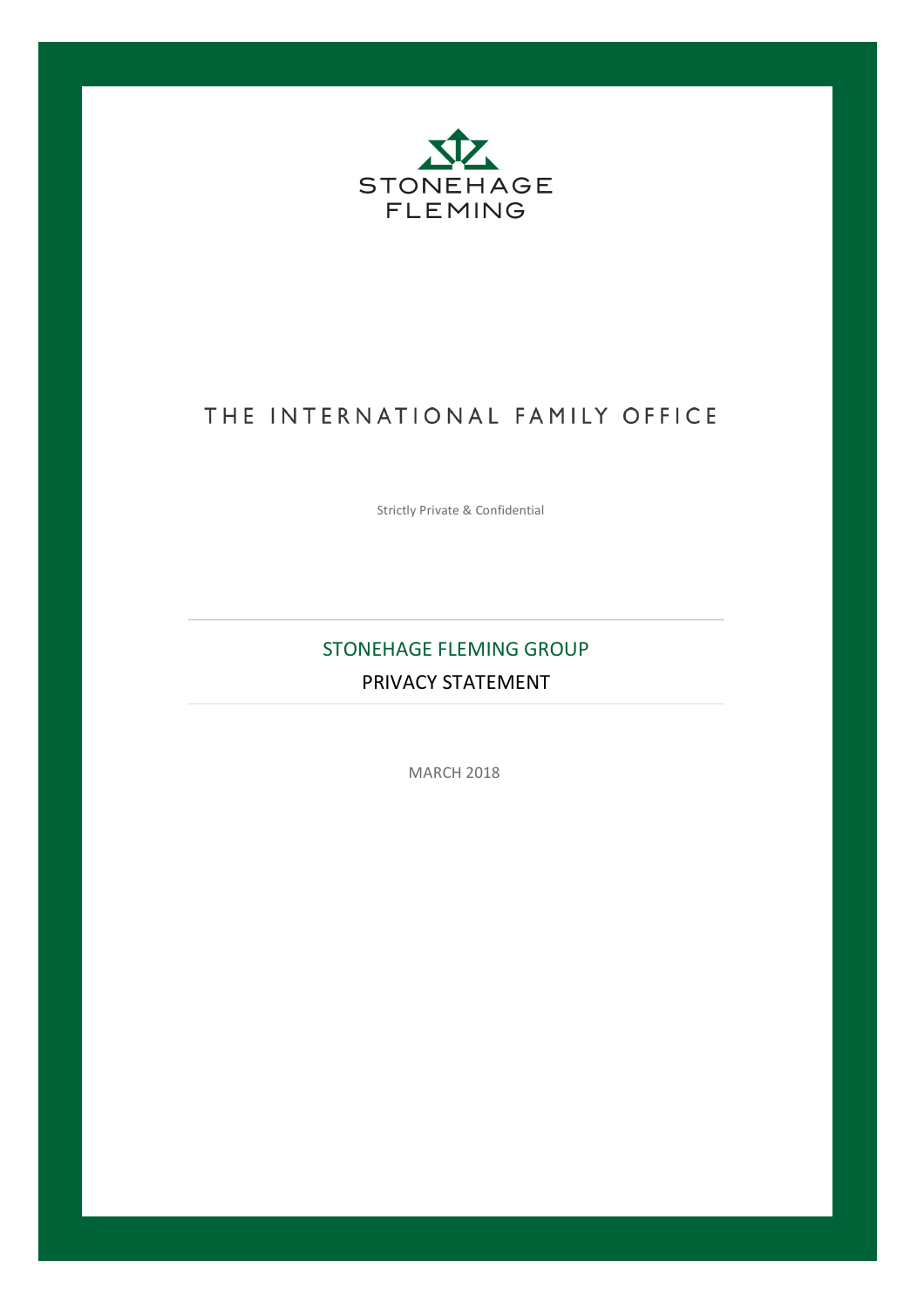#### PRIVACY STATEMENT

This Privacy Notice explains how Stonehage Fleming Family and Partners Limited ("the Company"), with regard to its website, collects, uses and discloses your personal data, and your rights in relation to the personal data it holds.

In this Privacy Notice, "us", "we" and "our" refers to the Company.

The Company is the data controller of your personal data and is subject to the Data Protection (Bailliwick of Guernsey) Law 2007 ("DPL") Our Group Data Protection Officer can be contacted at groupdataprotectionofficer@stonehagefleming.com

We may amend this Privacy Notice from time to time, to reflect any changes in the way that we process your personal data. This Privacy Notice supersedes any previous version of it which you may have had sight of.

### 1. YOUR RIGHTS

Under the DPL you have the following rights:

- To obtain access to, and copies of, the personal data that we hold about you;
- To require that we cease processing your personal data if the processing is causing you damage or distress; and
- To require us not to send you marketing communications.
- To require us to erase your personal data;
- To require us to restrict our data processing activities;
- To receive from us the personal data we hold about you which you have provided to us, in a reasonable format specified by you, including for the purpose of you transmitting that personal data to another data controller; and
- To require us to correct the personal data we hold about you if it is incorrect.

Please note that the above rights are not absolute, and we may be entitled to refuse requests where exceptions apply.

You can find out more about your rights under data protection legislation at www.dataci.gg

If you have any questions about how we use your personal data, or you wish to exercise any of the rights set out above, please contact our DPO using the following:

#### groupdataprotectionofficer@stonehagefleming.com

If you are not satisfied with how we are processing your personal data, you can make a complaint to the Office of the Data Protection Commissioner www.dataci.gg.

## 2. HOW WE COLLECT YOUR DATA

You are not required to provide any personal information on the Website other than entering your username and password to access secure parts of the Website. However, you may choose to provide further personal information when contacting us or when requesting marketing material.

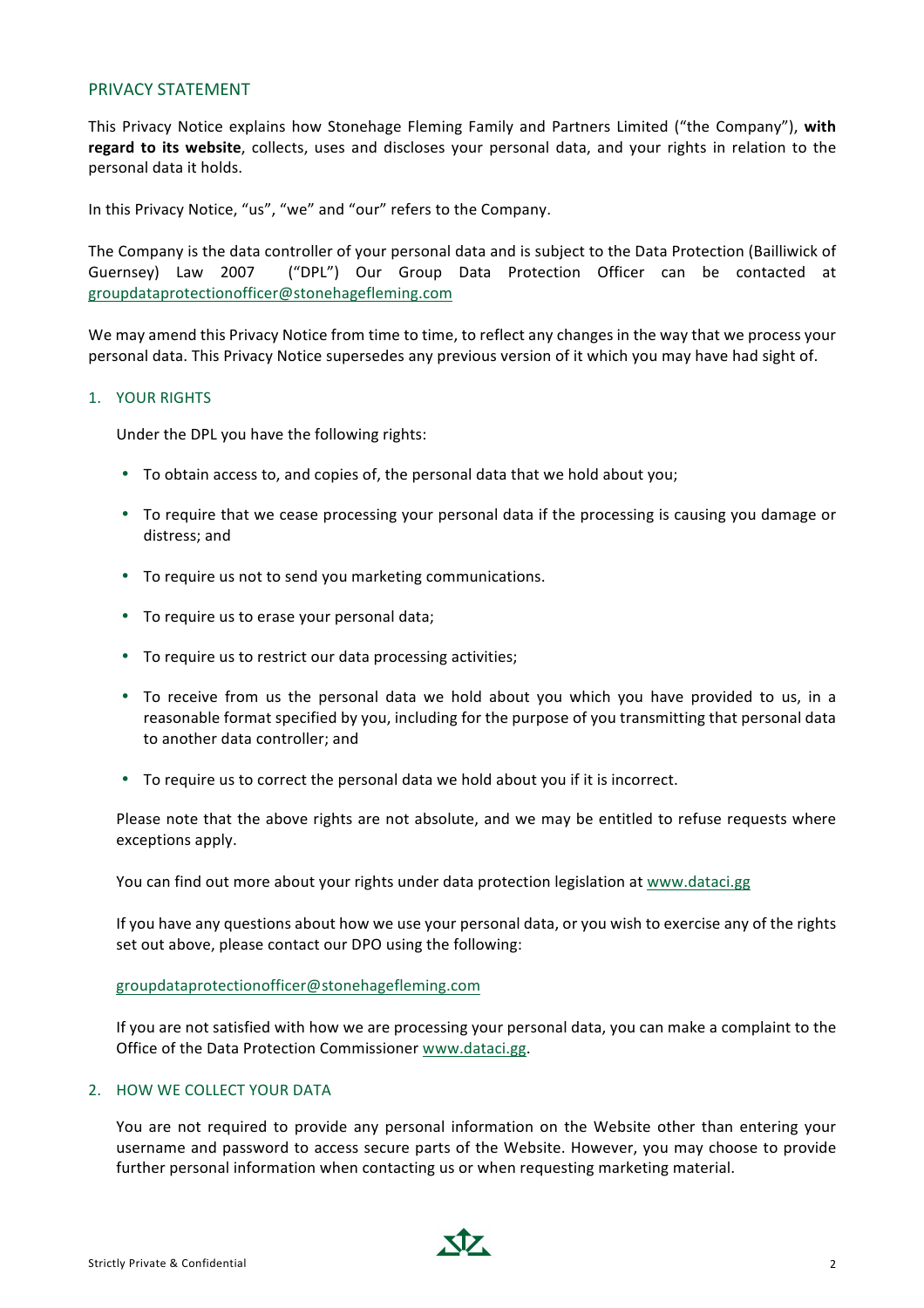# 3. THE CATEGORIES OF THE DATA WE COLLECT

We may collect the following categories of personal data about you:

- Your contact details and why you would like us to contact you,
- What types of marketing material you would like to receive and the means by which you wish to receive it,
- Where you have been granted access to protected parts of our website, your log in information.
- Technical information including the internet protocol (IP) address used to connect your computer to our website. An IP address is an assigned number similar to a telephone number, which allows your computer to communicate over the internet ; and
- Information about your visit to our website, including items you searched for and length of time spent on pages.

### 4. THE BASIS FOR PROCESSING YOUR DATA, HOW WE USE THAT DATA AND WHOM WE SHARE IT WITH

We may process your personal data because it is necessary for the performance of a contract to which you are a party or in order to take steps at your request prior to entering into a contract.

- In this respect, we use your personal data for the following:
	- To prepare a Proposal for you regarding the services we offer;
	- To deal with any complaints or feedback you may have;
	- $-$  For any other purpose for which you provide us with your personal data.
- In this respect, we may share your personal data with the following:
	- Your advisers,
	- Our advisers where it is necessary for us to obtain their advice or assistance:
	- Our data storage providers.

We may also process your personal data because it is necessary for our legitimate interests.

- In this respect, we may use your personal data for the following:
	- For the administration and management of our business;
	- Seeking advice on our rights and obligations, such as where we require our own legal advice;
- In this respect we may share your personal data with the following:
	- Our advisers or agents where it is necessary for us to obtain their advice or assistance;
	- With third parties and their advisers where those third parties are acquiring, or considering acquiring, all or part of our business.